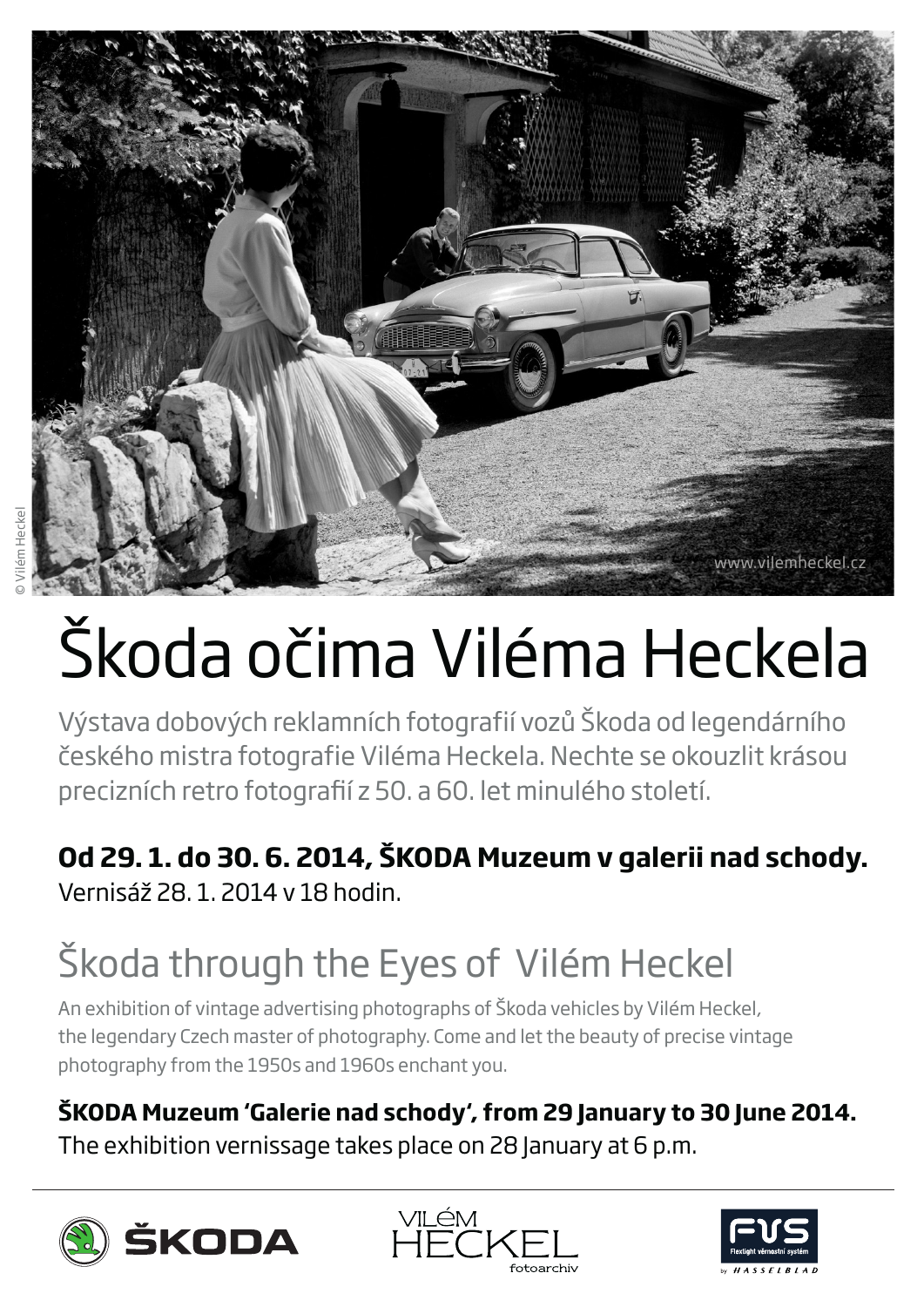

### Vilém Heckel 1918-1970

Legenda české fotografie

Je - li v české fotografii člověk, který se nesmazatelně zapsal svým specifickým dílem do české a světové fotografie, je to právě Vïlém Heckel. Jeho bytostná láska k přírodě a sportu mu dala celoživotní téma – hory. Vilém Heckel – fotograf hor, fotograf velehor. Hory se mu staly také osudem. Narodil se v roce 1918 v Plzni v rodině Adolfa Heckela jeřábníka plzeňské Škodovky, vášnivého turisty a fotografa, který netušil, že svému synovi předurčil životní dráhu. V roce 1936 se Vilém Heckel vyučil v Plzni živnostenským fotografem - portrétistou a začal pracovat v malých fotografických ateliérech. Po té přešel k průmyslové fotografii ve Zbrojovce Brno a Československé obchodní komory v Praze.

Věnoval se také reklamní fotografii, v jeho díle dosud nedoceněné a často neznámé. Fotografoval auta, motocykly, elektro apod. V roce 1949 byl přijat do Svazu československých výtvarných umělců – fotografické sekce. V padesátých letech se začíná aktivně věnovat horolezectví. Absolvuje první výstupy a se svými aparáty zachycuje a objevuje mohutnost živé přírody, majestát hor a člověka, který fotografiím dává příběh. V roce 1956 odchází ze zaměstnání a stává se volným fotografem. Konečně se může plně a svobodně věnovat horám a cestování, jezdit na tůry, expedice a výpravy. Vydává první publikaci – Naše hory. V roce 1960 poprvé vystavuje soubor fotografií z Kavkazu v Praze. V šedesátých letech následují tituly - Cesty k vrcholům, Království slunce a ledu, Expedice Kavkaz, Hindúkuš, Schody pod vesmír a další. 23. dubna 1970 odjíždí na expedici do Peru, kde se svými kamarády horolezci 31. května umírá v horolezeckém táboře zavalen lavinou bahna a kamení při zemětřesení pod horou Huascarán.

Středem zájmu Viléma Heckela nebyly jen hory. Vytvořil celou řadu vynikajících portrétů, zachytil architekturu, atmosféru měst, křivolakých ulic, intimních chvil, okamžiků, struktur krajiny. V Trentu získal nejvyšší ocenění, v soutěži Vitorio Sella za horolezeckou fotografii. Během svého života vydal 10 publikací, z nichž řada byla přeložena. Fotografie Viléma Heckela nadále vycházejí knižně in memoriam, což svědčí o jeho neustálé aktuálnosti. Se svou ženou Miladou a dcerami Evou a Helenou žil v Černošicích u Prahy. Mezi jeho blízké přátele patřili spisovatelé Ota Pavel, Arnošt Lustig, Arnošt Černík; sportovci Emil Zátopek, František Šťastný; scénárista a režisér František Pojdl; horolezci Radan Kuchař, Bohumil Svatoš, Jan Červinka. Cit, technická dokonalost a svědomitost, píle, odvaha a výlučnost, zařadily Viléma Heckela mezi přední české a světové fotografy.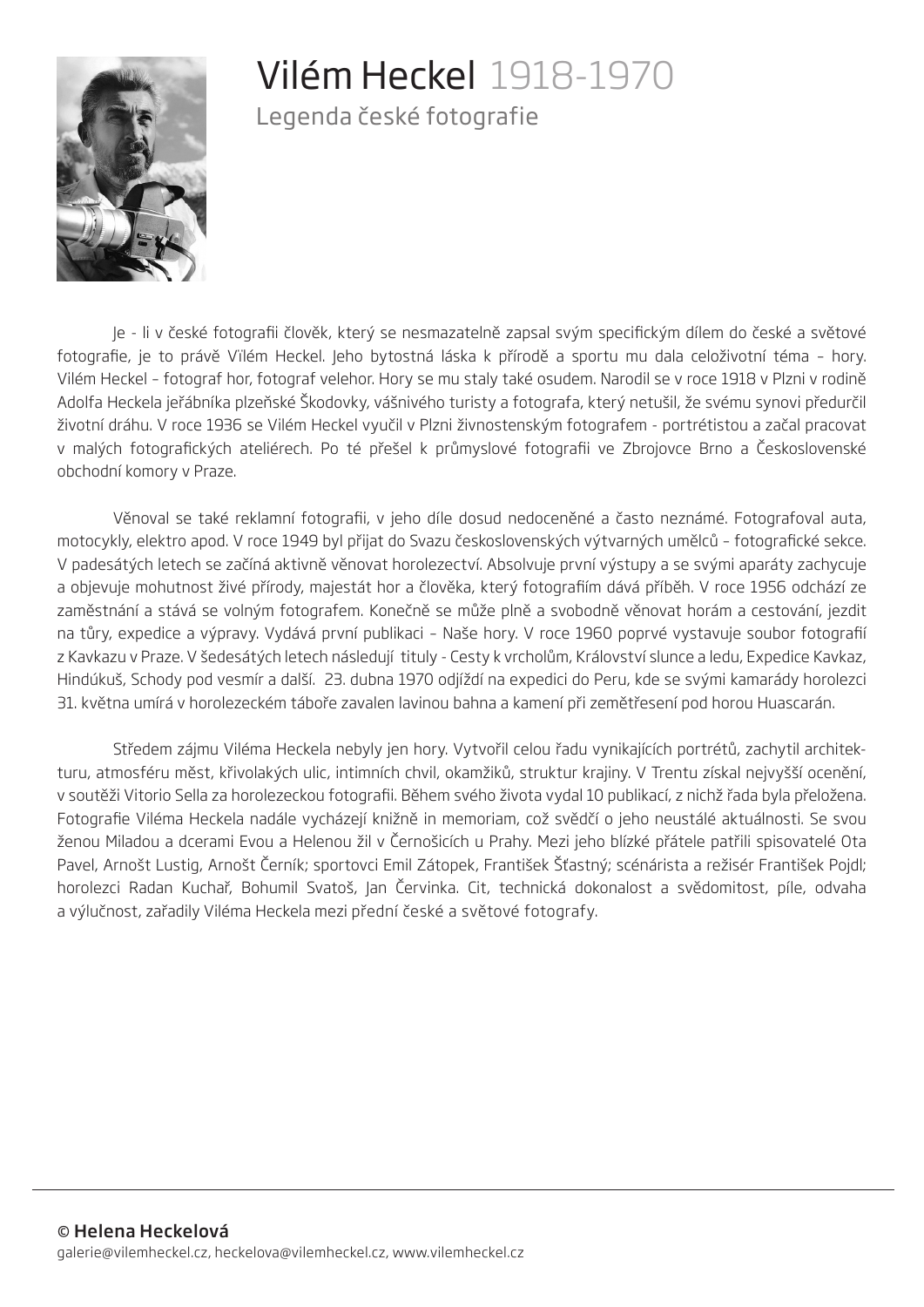

## Vilém Heckel 1918-1970

A Legend of Czech Photography

If there ever was an individual whose work has irrevocably made an historical, unique and permanent contribution not only to photography in the Czech context, but also on an international level, the man is Vilém Heckel. His fundamental and passionate love of nature, sports and especially the high mountains provided him with a lifetime passion for mountaineering photography. Ironically, his love for photographing mountains and monumental mountain ranges in particular, has unfortunately also spelled out his doom. Vilém Heckel was born in 1918 in Pilsen into the family of Adolf Heckel, a crane operator for Skoda Plzen, who himself was a devout tourist and passionate photographer with no idea that he would predestine the career of his son. In 1936, Vilém Heckel studied in Pilsen as a trade photographer specialising in portraits, and began working in small photography studios. After that he became the trade photographer for Zbrojovka Brno and the Czechoslovak Chamber of Commerce in Prague.

He also devoted his time to commercial photography, concentrating on cars, motorcycles, electronics, etc., yet this body of his work is largely unknown and unrecognised. In 1949, he was admitted to the photographic section of the Association of Czechoslovak Creative Artists. In the Fifties, he began to actively commit himself to mountain climbing. He successfully completed his first major ascents and, along with his cameras, discovered and captured the power of primordial nature, the magical majesty of the mountains, and also the gift of his personal touch which gives these photographs a story and human relevance. In 1956, he left his day job and fully devoted himself to freelance photography. Finally, he could fully and freely devote himself to his beloved mountains and travels on local and world-wide expeditions and trips. He published his first publication, "Our mountains". In 1960 he held his first public exhibition in Prague of a collection of photographs from the Caucasus. In the Sixties, he published a series of monographs with the following titles - Journeys to the High Peaks, Kingdom of the Sun and Ice Expedition Caucasus, Hindu Kush, The Stairs of the Universe, and others. On April 23, 1970, he departed on an expedition to Peru to climb the mountain range surrounding Huascaran. Tragically, on May 31, he and his friends and expedition climbing partners died in a mountaineering camp avalanche of mud and rocks during an earthquake under the mountain of Huascaran.

The focus and themes of Vilém Heckel's work were not only mountains. He created a monumental body of work encompassing excellent portraits and images of unparalleled architecture, the urban atmosphere, winding streets, intimate moments and those magical yet sometimes fleeting moments that landscapes provide. In Trento, in the competition of Vitorio Sella, he won the top award for mountaineering photography. During his lifetime he published 10 books, many of which have been translated into numerous languages. The photographs of Vilém Heckel continue to be posthumously published in memorial books as well as other publications, which confirm the ongoing relevance, importance and context of his work. He and his wife Milada and daughters Eva and Helena lived in Cernosice near Prague. Among his close friends were the writers Ota Pavel, Arnošt Lustig, Arnošt Černík; the world-renowned athlete Emil Zátopek, František Štastný, the screenwriter and director František Pojdl; and world class mountaineers Radan Kuchař, Bohumil Svatoš, Jan Červinka. His artistic and human sensitivity, technical excellence, diligence, hard work, courage and exclusivity, have ranked Vilém Heckel among the leading Czech and international photographers for generations to come.